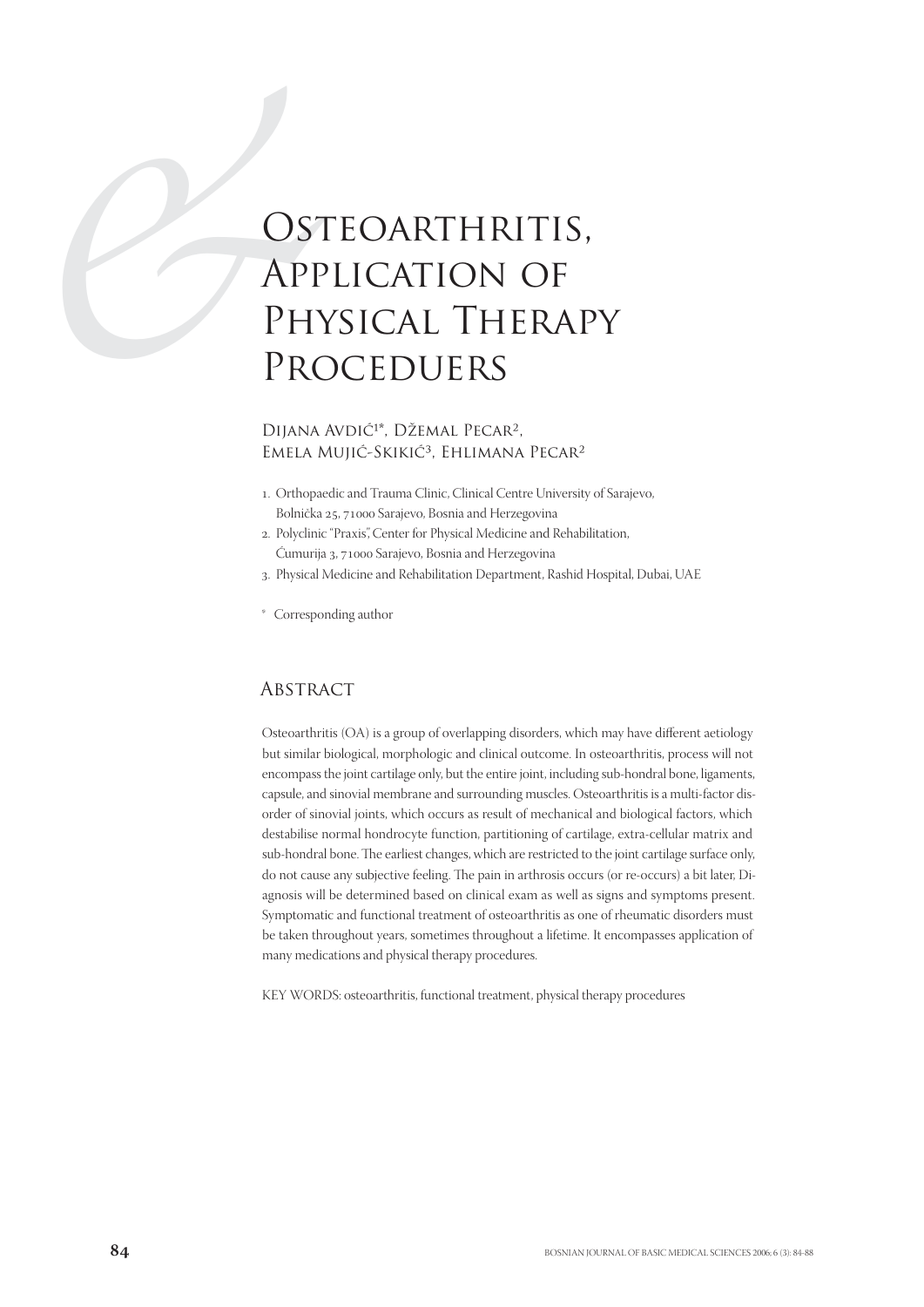## **INTRODUCTION**

Osteoarthritis, sometimes referred to as degenerative arthritis, degenerative joints disorder or simply arthrosis, has a great medical, social and economical significance due to its frequency, lowering quality of life, handicap as well as direct and indirect costs. This is the most frequent disorder ever, which is at the same time most frequent cause for functional damage to the loco-motor system (). As opposed to inflammatory rheumatic disorders, degenerative joints disorder is not the disorder of the entire organism, rather a local disorder of one or more joints. General conditions shall not be disturbed by this disorder, though it is possible to have another disorder, which is not related to arthrosis, but can disturb general health condition of the patient. Osteoarthritis (OA) is a group of overlapping disorders, which may have different aetiology but similar biological, morphologic and clinical outcome (2). It is most frequent in elderly persons, however it may occur before a person reaches 45th year in age. In elderly population, more women suffer from this disorder. Osteoarthritis attacks fists, feet, spine, knee and hip joints. It is very common in persons, who worked in heavy physical activities, repetitive activities (manual and physical workers, workers in agriculture etc). Professional and sport injuries can be additional causes to osteoarthritis, while one of the risks is being overweight  $(1, 2)$ .

#### Definition and Epidemiology

In osteoarthritis, process will not encompass the joint cartilage only, but the entire joint, including sub-hondral bone, ligaments, capsule, and sinovial membrane and surrounding muscles. At the end of the process, the cartilage degenerates along with fibrillations, fissures, ulcerations and full lose of joint area. Although the epidemiologic data are not consistent due to different methods of collection as well as different interpretation, it has been estimated that approximately 14% of adult population suffer from the symptomatic disorder. These data may vary depending on osteoarthritis location, gender, age, race and geography. The same stays for radiological population researches with the prevalence of osteoarthritis from to 20% in the age of 40 and  $74%$  above the age of 65 (3).

#### **AETIOLOGY**

This disorder happens to be multi-factorial. Due to its very complex etymology problems, and due to better understanding and aimed therapies, arthroses are most usually classified as primary, where the occurrence is

not clear, and secondary, which occur primarily based on bio-mechanical disorders. Genders, age, trauma, being overweight, hormonal and metabolic factor, children and genetics have great influence onto occurrence of primary arthrosis. The cause to secondary osteoarthritis is connected to a know factor, such as breaking the joint parts or nearby joints, where it is likely that degeneration of cartilage or bone structure will occur during life. Another classification would be by causes, which can be treated or those, which cannot, meaning genetics (gender, race, inherited collagen gene disorder type II, as well as other inherited bone and joint disorders), non-genetic (age, being overweight, lack of estrogens, developmental and gained bone and joints disorders, operations) as well as environmental (vocation, conditions of work, trauma, professional or recreational sports activities)  $(4)$ .

## Pato-Physiology OA

Osteoarthritis is a multi-factor disorder of sinovial joints, which occurs as result of mechanical and biological factors, which destabilise normal hondrocyte function, partitioning of cartilage, extra-cellular matrix and sub-hondral bone. Osteoarthritis we diagnose nowadays using standard methods is but a late diagnosis of changes, which occurred long ago, in a form of metabolic and biochemical occurrences. It is often impossible to draw a line between mechanical factors and factors of age, hormones, genes, cultural or other yet unknown causes, which may participate within the process of osteoarthritis start or its progress. Although osteoarthritis is most usually the consequence of mechanical or inflammatory / immunologic occurrence, the influence of genes cannot be neglected. As for genes, inherited osteo-arthropaties (connected to a gene disorder) may be classified into primary generalised osteoarthritis and metabolic joint disorders, including disorders in disposing calcium salts and hondro-dysplasia. Interaction of occurrences in sub-hondral bone and cartilage has been subject to many intensive researches during past years (5). Osteoporosis in its beginning, followed by osteo-sclerosis and thinning the sub-hondral bone may induce changes in the cartilage as well as participate in osteoarthritis progression. Higher or smaller degree of inflammation may be present within sinovial membrane of the patient suffering symptomatic osteoarthritis.

#### Clinical picture

The clinical picture depends on the localisation of changes and it is most peculiar for each joint area. Common symptoms would be pain and hardened joint movements,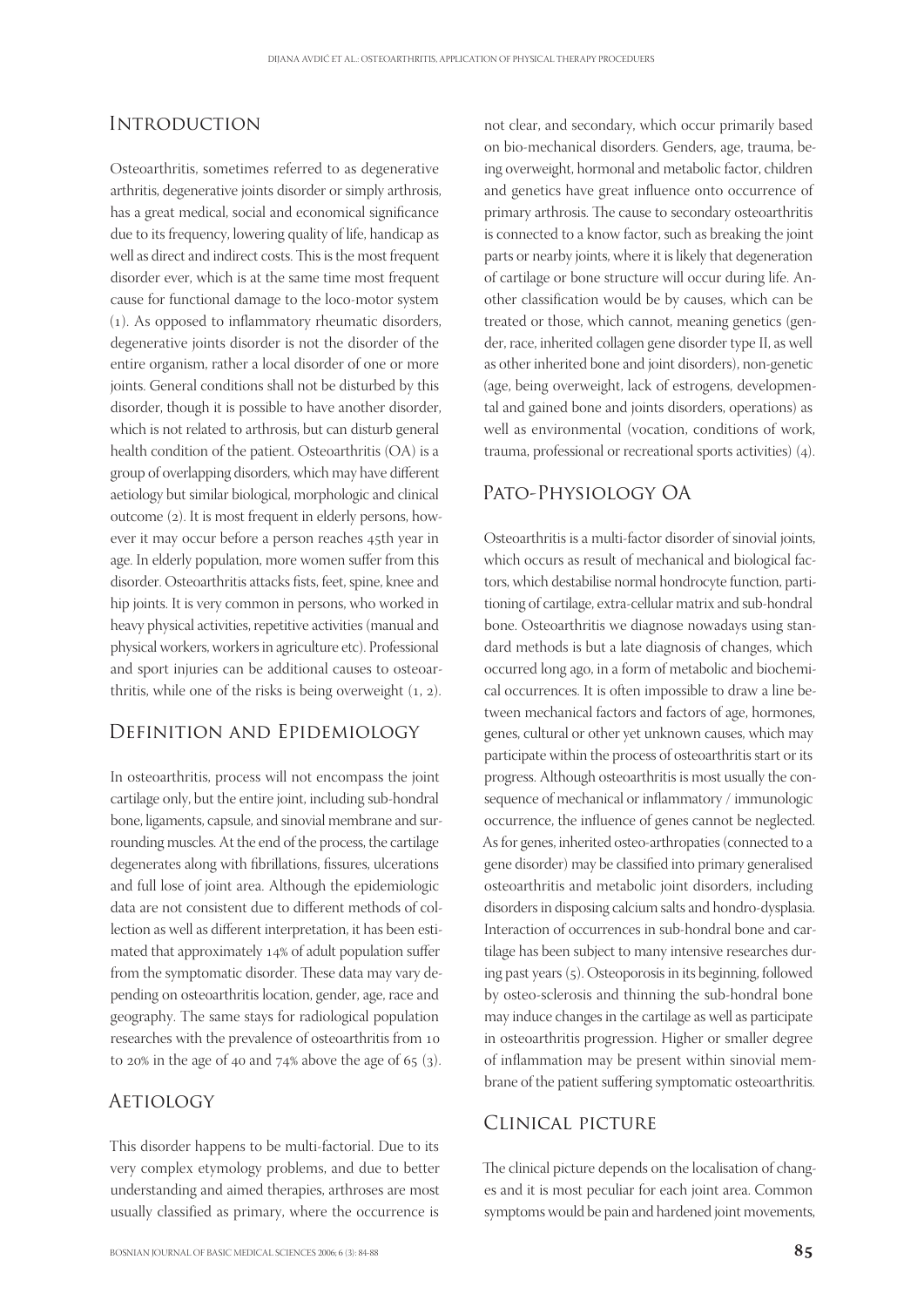while objective signs would be crackling during joint movements, followed by atrophy of belonging muscle structure. Pain in arthrosis, especially in joints with more burdens (hip, knee) has three significances: 1. It occurs in first movements after a longer period of resting and lets go after few steps are taken; since the pain is typical for beginning of a movement, it is called "the start" pain; rigidness following the pain in the morning becomes shorter in intervals and not so distinctive as in inflammatory rheumatic disorders (2). The pain occurs repeatedly (or grows in intensity) during long period of burdening (long distance walks) or higher burden lifting (carrying). 3. While walking on a steep area or stairs, the pain is harder while going down and is lowering while going up (muscles around joints are tense, they stabilise it and take over a part of the burden). The earliest changes, which are restricted to the joint cartilage surface only, do not cause any subjective feeling. The pain in arthrosis occurs (or re-occurs) a bit later, which can be caused by sub-hondral bone (which is more and more under pressure), from sinovial layer of the cartilage capsule / shell (in synovitis which follows), as well as by fibril joint capsule, ligament grips, sinews and muscles, which are exposed to stretching and overwork  $(6, 7)$ .

## Diagnosis

Diagnosis will be determined based on clinical exam as well as signs and symptoms present. Laboratory blood and urine analyses are within normal. Roentgen is used for confirmation of the diagnosis, while the test result depends on the stadium of the disorder. In the beginning stadium, roentgen result is correct, while later on there are visible changes to the joint, in the sense of narrowing of joint crack as well as occurrence of osteophites on joints. Most people over 60 years in age will show disorders in their roentgen, while one third of them have real symptoms.

#### TREATMENT

In treating osteoarthritis, symptomatic fast-action drugs will be used: pain killers and non-steroidal anti-rheumatics. When there is an increased joint pain, corticosteroids will be applied into the very joint, along with symptomatic slow-action glucosamines, hontroitin and hyaluron acid. This will remove pain and cramps in the surrounding muscles  $(8, 9, 10, 11)$ . Therapeutic aims in treating osteoarthritis are: education of patients, decreasing symptoms, decreasing handicap, increase in quality of life and limiting disorder progress. As for non-pharmacologic treatments in curing osteoarthrosis, education is conducted, which is aimed to better understanding of the disorder, ment of general performances and psycho-social support. In decreasing disorder symptoms, central part goes to the combination of medicine applications and physical therapy. Functional treatment in osteoarthrosis encompasses different procedures in physical therapy and exercise. Certain exercises and physical therapy can and should be applied in order to remove rigidness and provide strength to surrounding muscles. In most controlled studies, these proved as efficient in decreasing symptoms of osteoarthritis. Physical therapy takes the most important place in curing arthrosis. Many procedures are applied including direct physical-therapeutic intervention, education of patients and if necessary, members of their families. It also included coordination and communication with team members and filing. Most frequent physical-therapeutic intervention in persons with osteoarthritis includes therapy exercises, functional training, techniques of manual therapy, application of aids, adaptive, protective and supportive aids and equipment, electric therapy procedures and applications of physical ageneses and mechanical therapy procedures  $(12)$ . Therapy procedures include activities for increase of strength, scope of movement, endurance, coordination, motorical control and motorical learning, motorical development and safety, development of posture and respiration, even in cases where activity capabilities are decreased. Aim is focused on the problems of conduct of a movement or a functional task, where therapy exercises are directed in order to relieve consequence of damage, functional handicap of disablement. Therapy exercise includes activities for improvement of body function and health status, meaning activities, which can decrease or stop handicap in patients, where handicap is a consequence of damage. Therapy exercise may prevent development of secondary complications which will further decrease the use of health services and hospitalisation. Therapy exercise is conducted with the use of active movement, passive movement of a movement with resistance. Exercises are conduced in water or dry. Water exercises are much easier to conduct and provide much more in effect. As for active exercises in osteoarthritis, static exercises should be applied more, in order to avoid side-effects (increase of pain, effusion). Such exercises should be repeated two or three times daily, with gradual enforcement. Dynamic exercises and exercises with movements should be avoided. Walks and exercise should be regular but not further than pain occurrence. Functional training in taking care about oneself and the household includes a group of information, with the aim of increase in neural, muscle, cardiovascular and pulmal capacities, as well as faster and more efficient inclusion or

installation of positive attitude, joint protection, improve-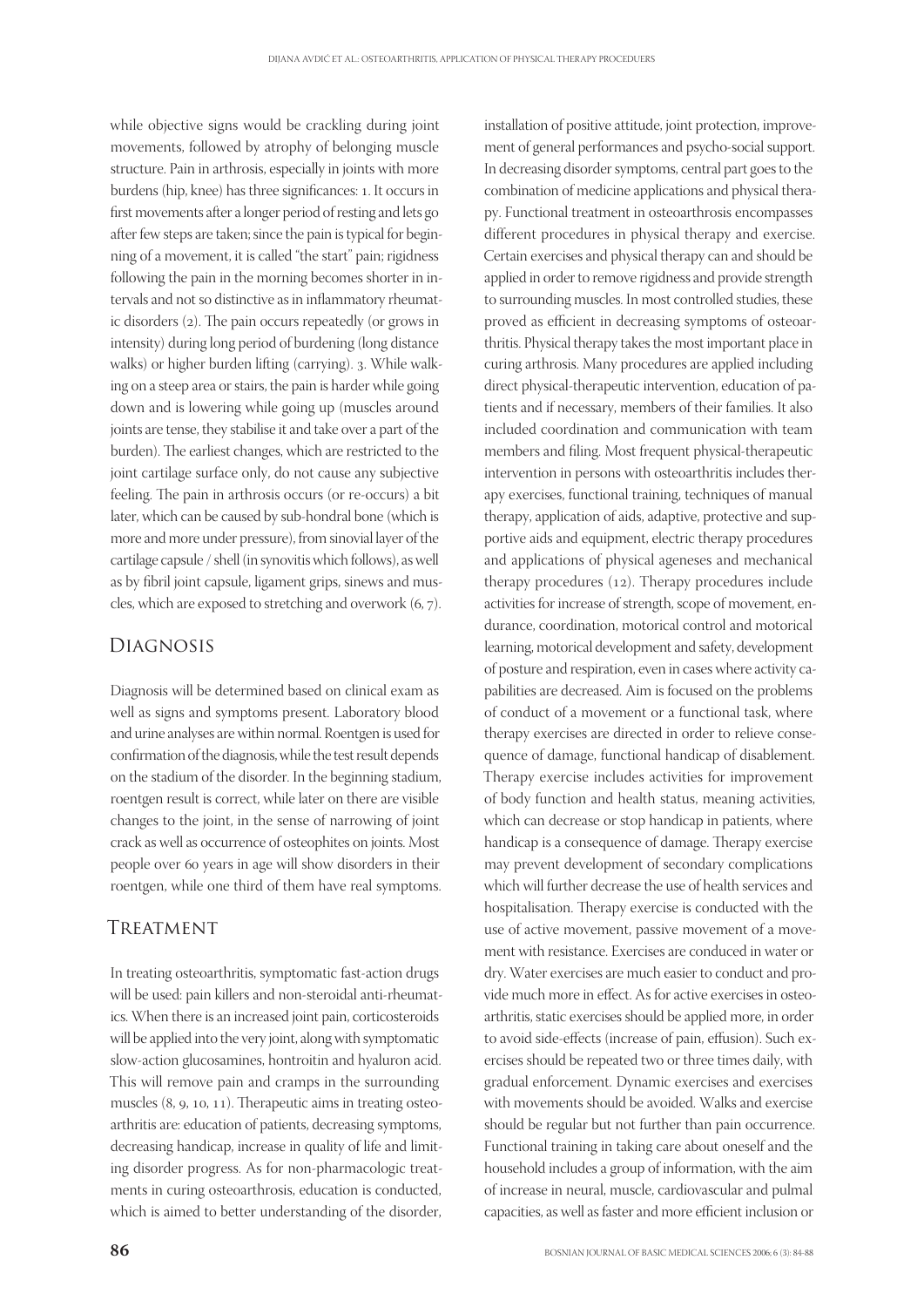.

return of the patient to the activity of self-care and care for the household. Sticks, crutches, walking aids or supporters may relieve stress and joint tensions. Application of such aids, ortoses, adaptive, protective and supportive ones, as well as other means, includes the need for using group therapy means, aids and equipment, all in order to: conduct a task or movement, support for unstable joint or diminished muscle function, protection of body parts from further damaging, adaptation with the environmental conditions in order to make daily activities easier, as well as instrumental activities of an every day living. Such means and equipment are frequently used in combination with therapy exercise, functional training and other interventions, which might be chosen in the context of patient's needs. The final aim is that the patient increases his function to a higher level and decrease the functional limitation. The usefulness of application of aims, ortoses, adaptive, protective and supportive aids is measured in terms of curing or prevention of damage, functional limitation of disability  $(13)$ . Surgical procedures with aim of diminishing pain and regaining functions include techniques, which may preserve or restore cartilage, redistribute burden onto joint surfaces, stiff the joint or replace it with endoprosthetics. The results may be excellent, though complications must not be neglected. The type of surgical procedure will be chosen based on the type of osteoarthritis, its severity and the physical condition of the patient. Surgical procedures include: arthroscopic dressing of the joint in question, surgical correction of angular joint deformities, implantation of total endoprosthetics (so called "artificial joints"), joint anchilosis in order to prevent joint movement, which will further remove joint pain.

# Education for patients

Education has the central place within curing and rehabilitation of osteoarhrosis. The patient must be familiar with the nature of the disorder, prognostics, cure and rehabilitation. It is important to know in what manner the joint should be protected for daily activities, hobbies, at home and during rehabilitation. In this manner, the patient becomes an equal member of the rehabilitation team. The contents of education relate to the patient, his / her family and other persons significant to the patient, who are included in the process of cure due to his / hers current status; plan of cure and procedures of physical therapy; necessary switching of roles within household, at working place and in wider social community. The aim of education is to ensure short term and long term positive consequences of the intervention, as well as primary and secondary prevention with disorders, which may result in disablement. The development of educational programme must be in accordance with aims, which are set for the plan of cure and treatment. It can include information o damage, functional limitation or disablement, prognostics, purpose and usefulness, self-helping procedures during activities in daily life, as well as physical therapy intervention risks. While planning education, age and gender of the patient must be taken into consideration, as well as cultural and racial background, gender role, sexual commitment and social-economic status. Persons with osteoarthritis, including their risk of permanent damage, functional disability or disablement, face a number of changes, which occur in functional, socio-economical and psychological status  $(13)$ .